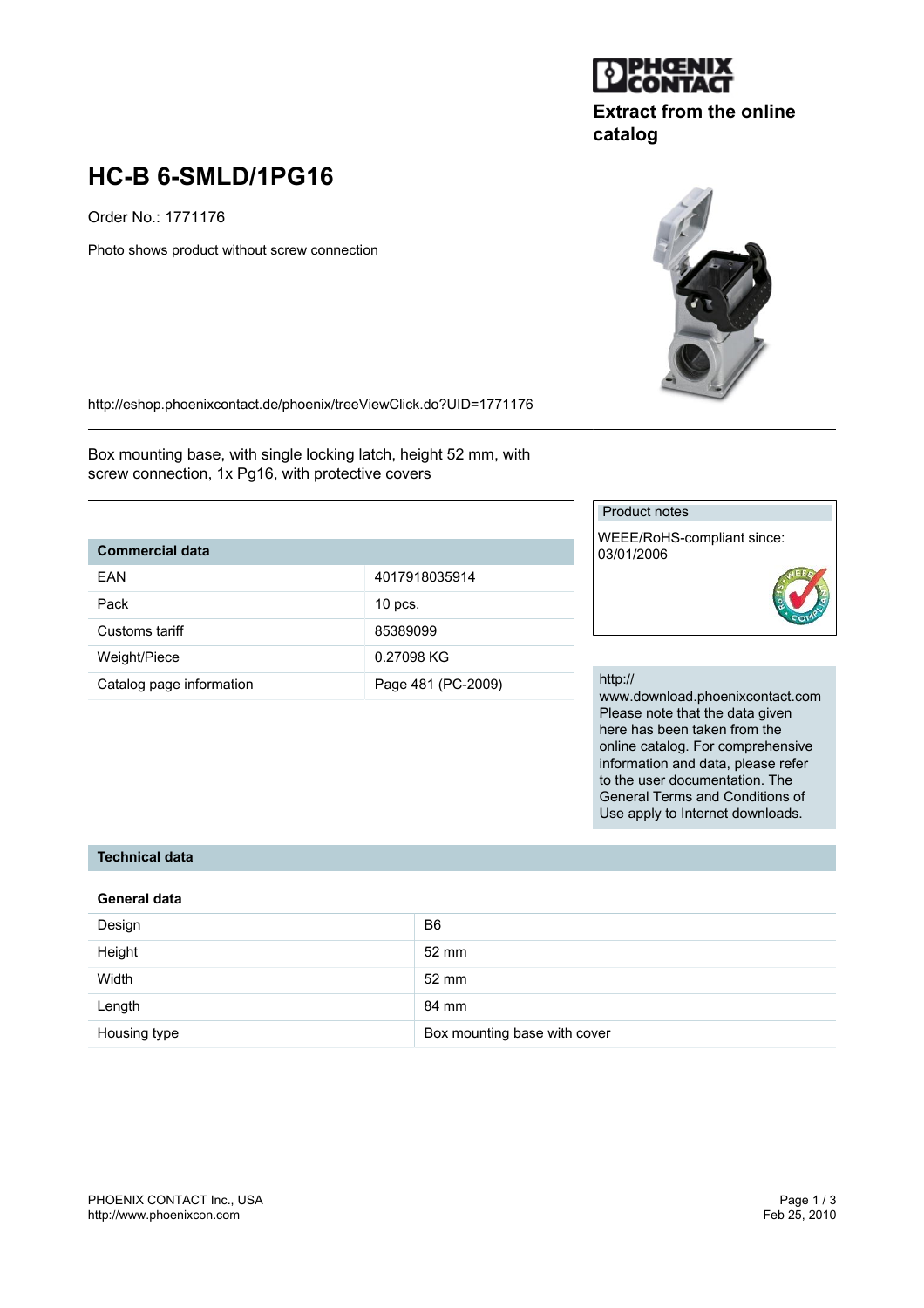## HC-B 6-SMLD/1PG16 Order No.: 1771176 http://eshop.phoenixcontact.de/phoenix/treeViewClick.do?UID=1771176

| Locking type                    | With single locking latch                                                            |
|---------------------------------|--------------------------------------------------------------------------------------|
| Type of the screw connection    | 1x Pg16                                                                              |
| Pg screw connection             | With                                                                                 |
| Wrench size, union nut          | $22 \text{ mm}$                                                                      |
| Cable exit                      | Conductor exit direction to the left (looking into the open single<br>locking latch) |
| External cable diameter         | 7.5 mm  15 mm                                                                        |
| Protective cover                | Yes                                                                                  |
| Degree of protection            | IP <sub>65</sub>                                                                     |
| Ambient temperature (operation) | -40 °C  125 °C                                                                       |
| Housing material                | Aluminum, die-cast                                                                   |
| Housing surface material        | Powder-coated, gray                                                                  |
| Seal material                   | <b>NBR</b>                                                                           |
| Cable gland material            | Nickel-plated brass                                                                  |
| Cable seal material             | <b>NBR</b>                                                                           |
| Locking latch material          | High-grade steel, handle: PA-GF                                                      |
| Material grip body interlock    | PA-GF                                                                                |
| Material, protective cover      | <b>PA</b>                                                                            |

**Certificates / Approvals**

## $\mathbf{C}$

Certification GOST

## **Diagrams/Drawings**

Dimensioned drawing